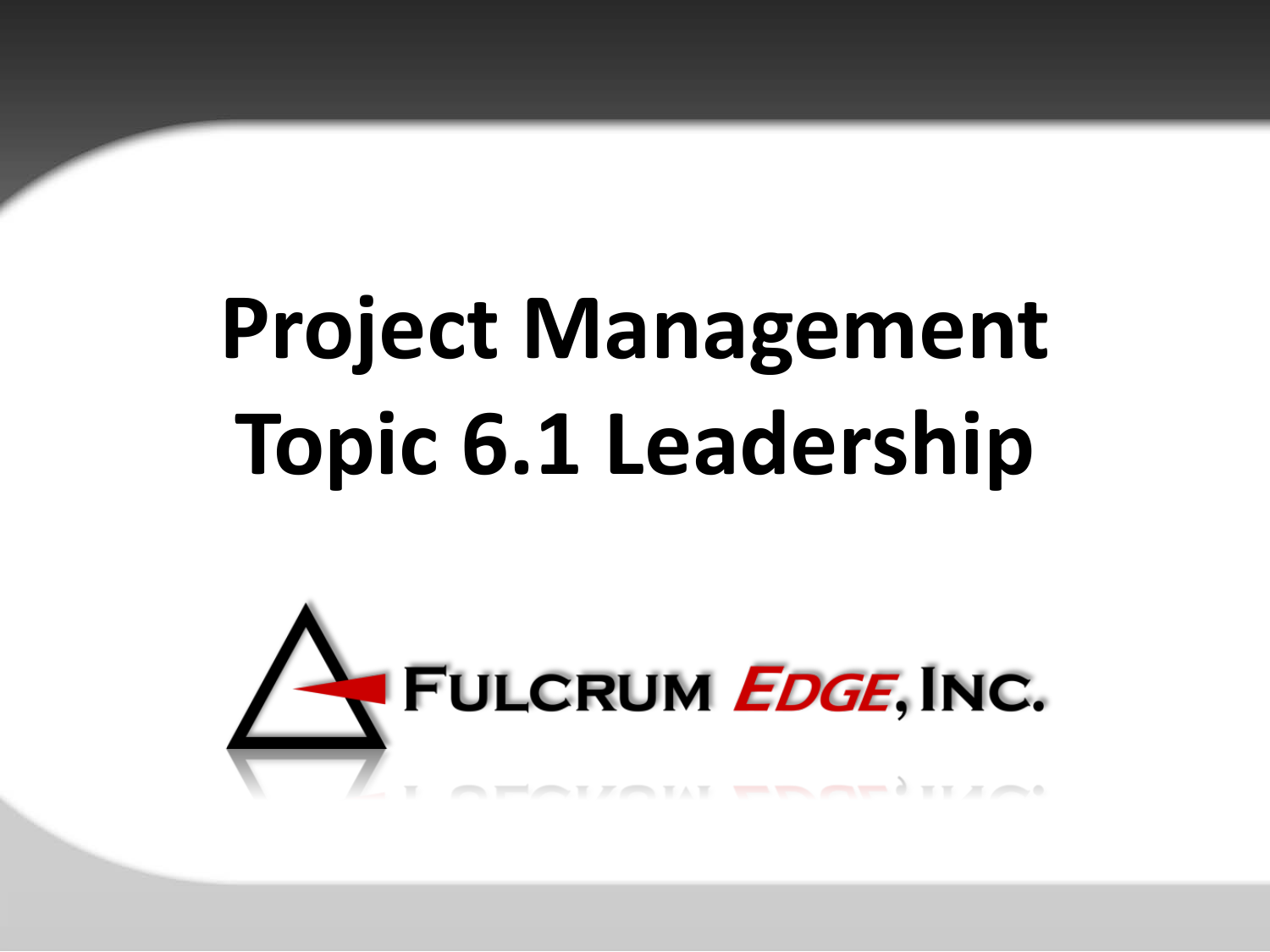### **Common Threads of Team Leadership Models**

- Leadership is **dynamic and flexible**
- Leadership must be **balanced**
- **Relationships are important**, but vary in influence
- **Consensus** decisions are **not dominant**
- Must **match** the style and discipline to the readiness and objective **to achieve performance**
- Leader must **make** the **necessary adjustments**

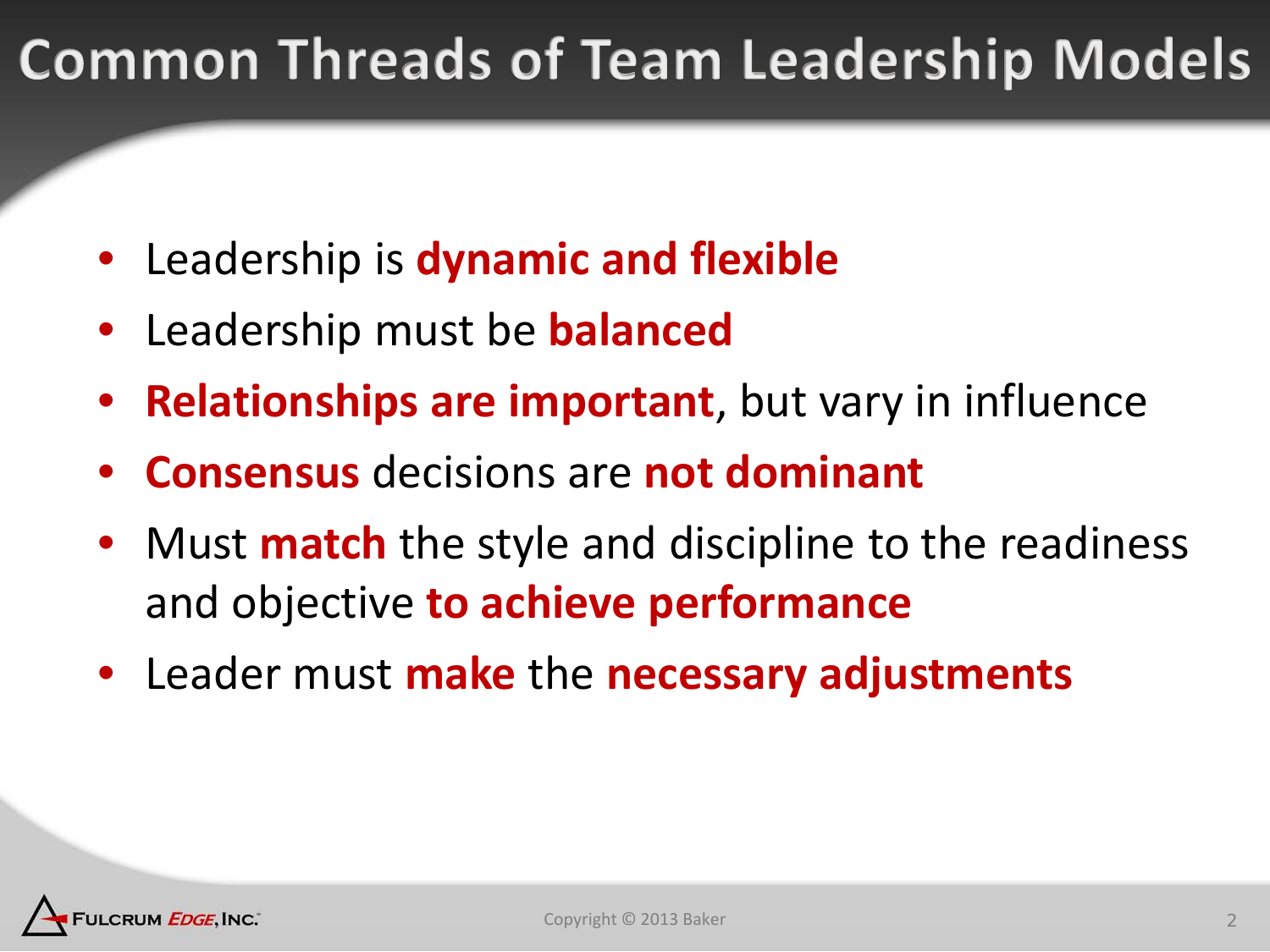# **Situational Leadership Model**

#### **Leadership Behaviors**



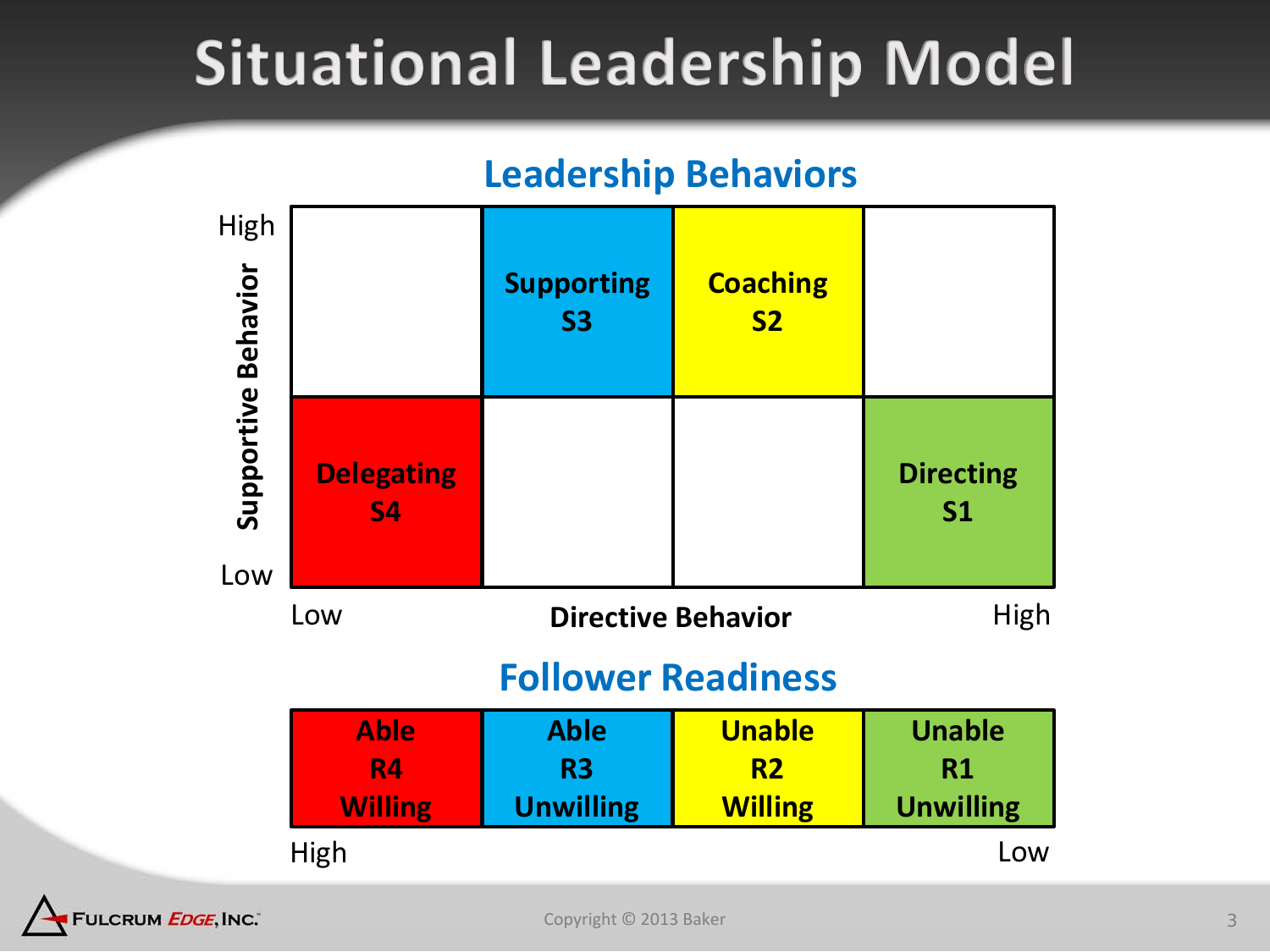# **Uniqueness of Situational Leadership**

- Continuum of four styles
- Applied to individuals based on readiness
- Potentially a different style for each individual
- More complex, but best describes the project management environment

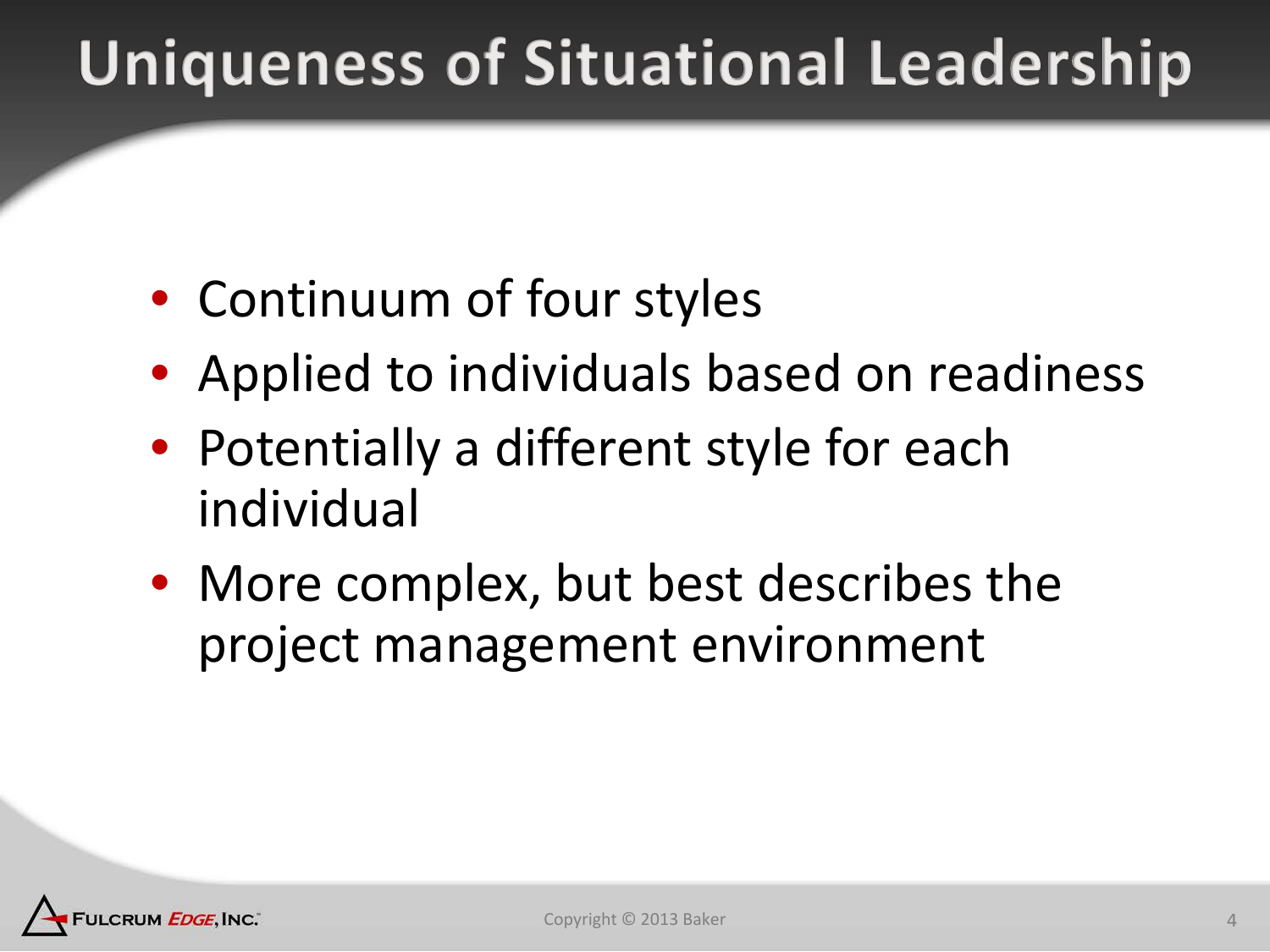### **6.1.1 Simulation Exercise**



# **Leadership Situations**

#### Learn by Doing Project Management Pages 158-160



Copyright © 2013 Baker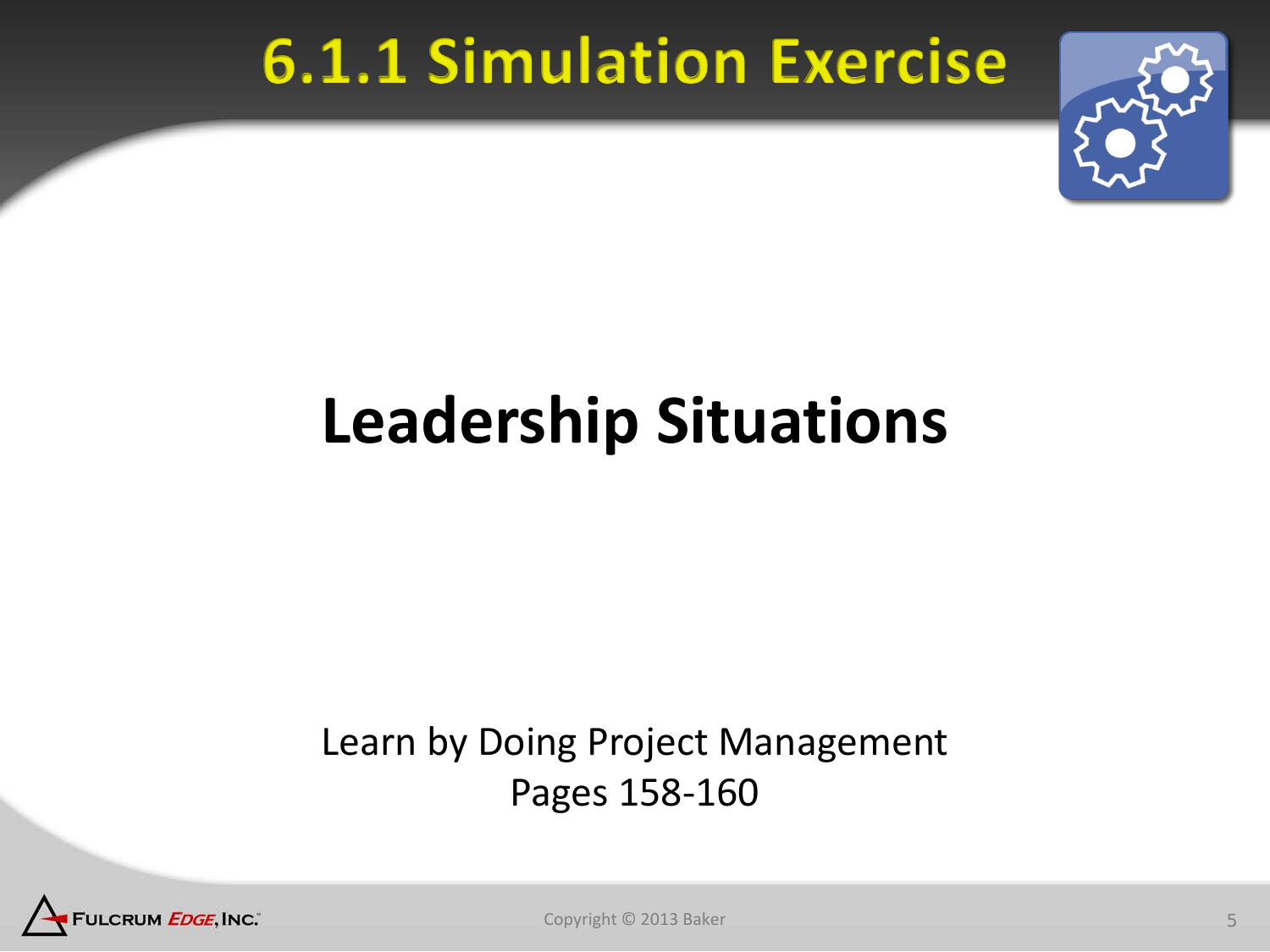### **Leadership Models Discussion**

- Leadership models
	- Situational Leadership – (Hersey & Blanchard, 1980s)
	- Single Leader/Team – (Kazenbach & Smith, 2001)
- Can you identify other models?
- Have you experienced any of these?

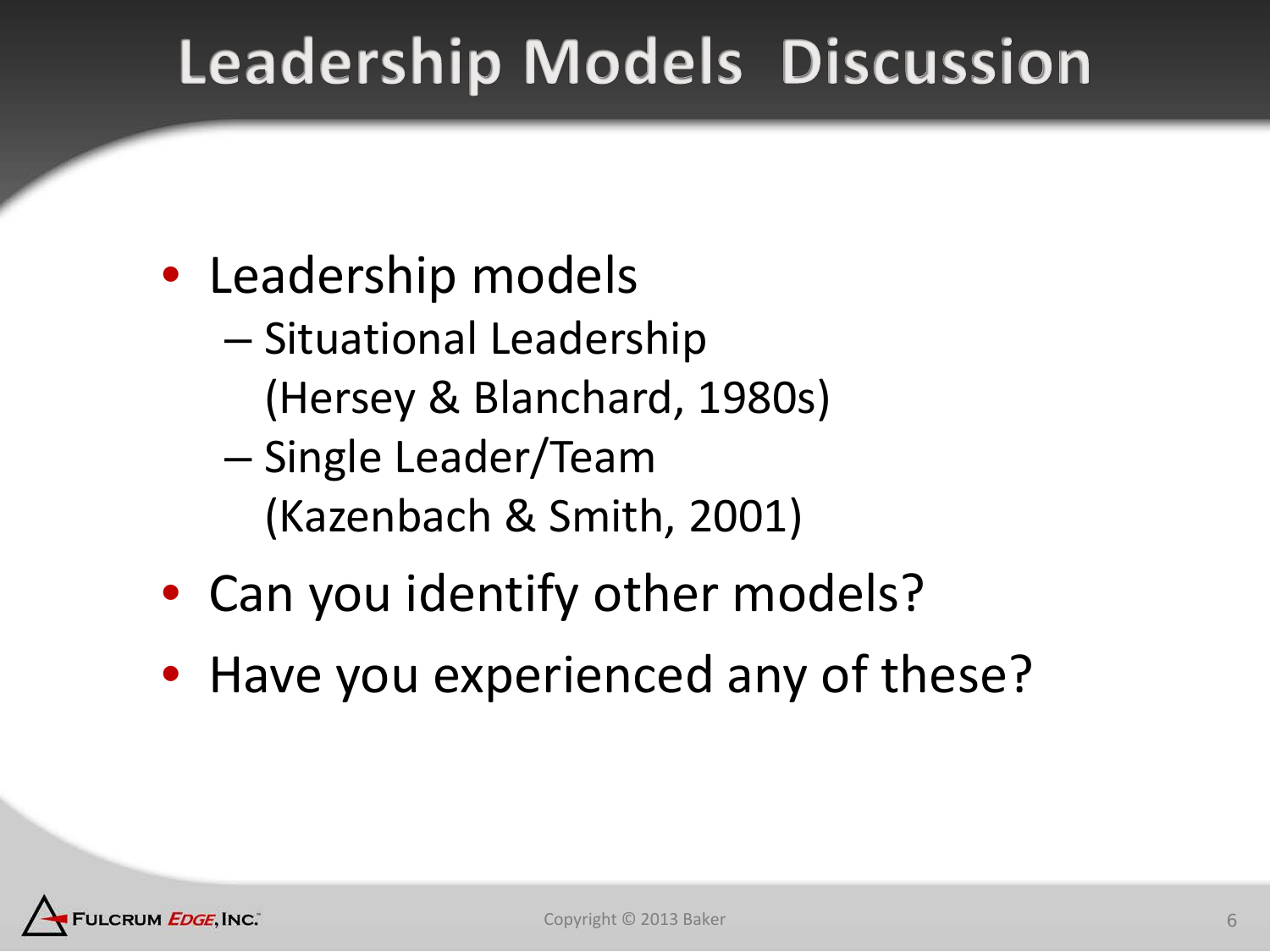### Leadership Structures Address the Following

- How the leader is appointed (and perhaps, un-appointed)
- Degree of formal authority given to the leader versus the team itself
- Team leader as a: member and coperformer on the team, a supervisor, or external facilitator?